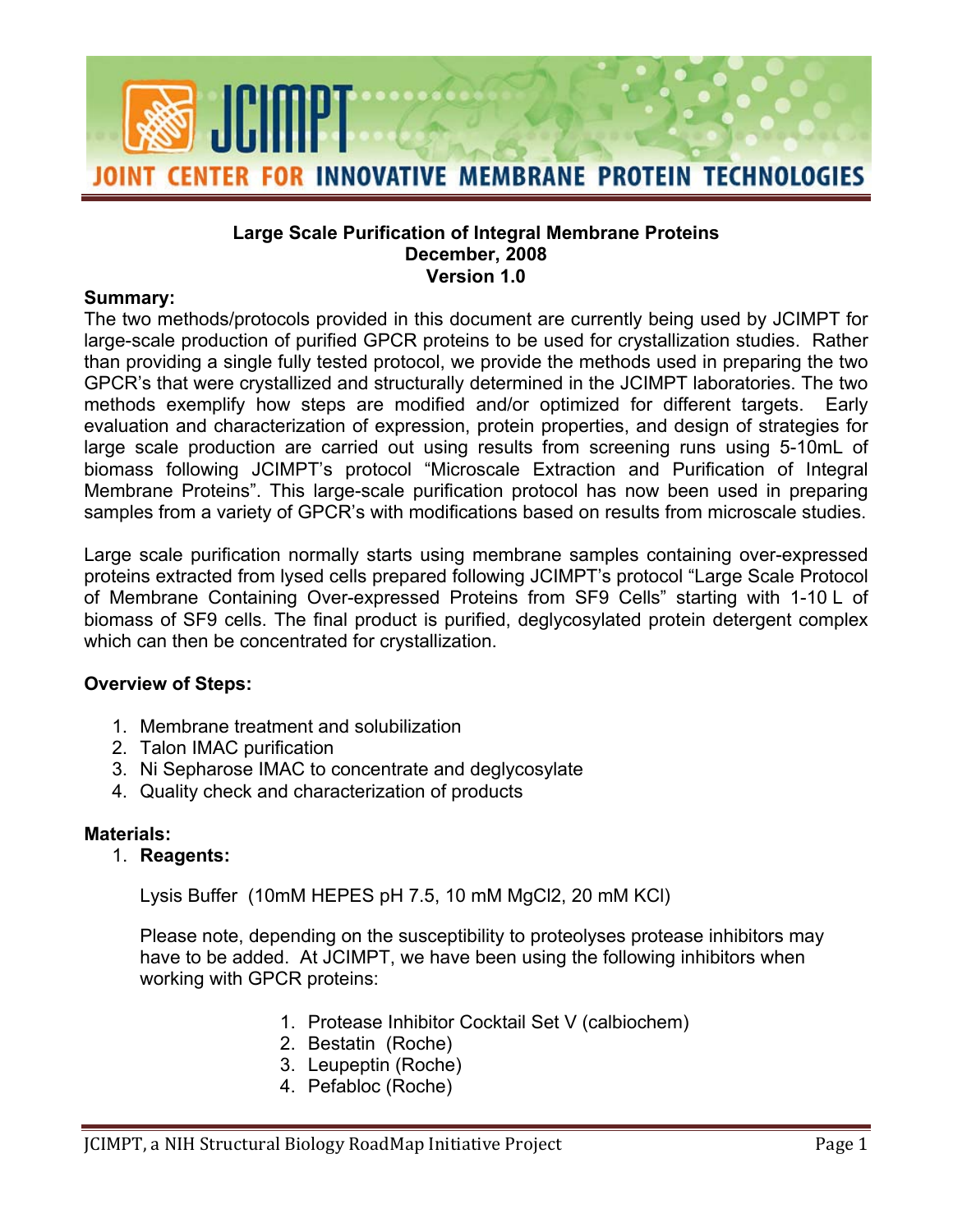

Ligands for stabilizing GPCR's if they are available and/or are needed. For β-2 Adrenergic Receptor (β2AR) we used Timolol and for the Adenosine A2 receptor (A2Ar), we used theophyline

PNGase from New England Biolabs

2. **Equipment:** 

**Centrifuge** 

3. **Step by step methodology** 

# **Protocol used for β-2 Adrenergic Receptor construct 157T4**

## *Membrane Extraction and Solubilization*

- a. Membrane treatment
	- i. Dilute to 25mL with lysis buffer
	- ii. Add timolol 1mM
	- iii. Add iodoacetamide (2mg/mL)
	- iv. Add protease inhibitors
		- 1. 1 vile calbiochem V/50ml tube
		- 2. Bestatin 20ug/ml
		- 3. Leupeptin 20ug/ml
		- 4. Pefablock 20ug/ml
	- v. Incubate at 4 degrees 20-30minutes
- b. Solubilization
	- i. Add 25 mL of 2x solubilization buffer
		- 1. 100mM Hepes pH 7.5; 300mM NaCl; 1% DDM; 0.2% CHS
		- 2. Final concentration: 50mM Hepes 150mM NaCl 0.5% DDM; 0.1% CHS
	- ii. Solubilize for 2.5 hours at 4 deg
	- iii. Centrifuge and isolate supernatant

## *IMAC Purification, First Pass*

- c. Talon binding (Superflow)
	- i. Equilibrate talon resin with water
		- 1. Use 1mL resin per 50mL solubilization
	- ii. Bring NaCl to 800mM
	- iii. Add Imidazole to 5mM final concentration
	- iv. Add leupeptin
	- v. Add 1.5mL of 50% talon slurry in water to each 50mL falcon tube
		- 1. Rock slowly or stir slowly for 6hr-overnight batch bind in falcon tube or plastic bottle
	- vi. Pour resin and supernatant into column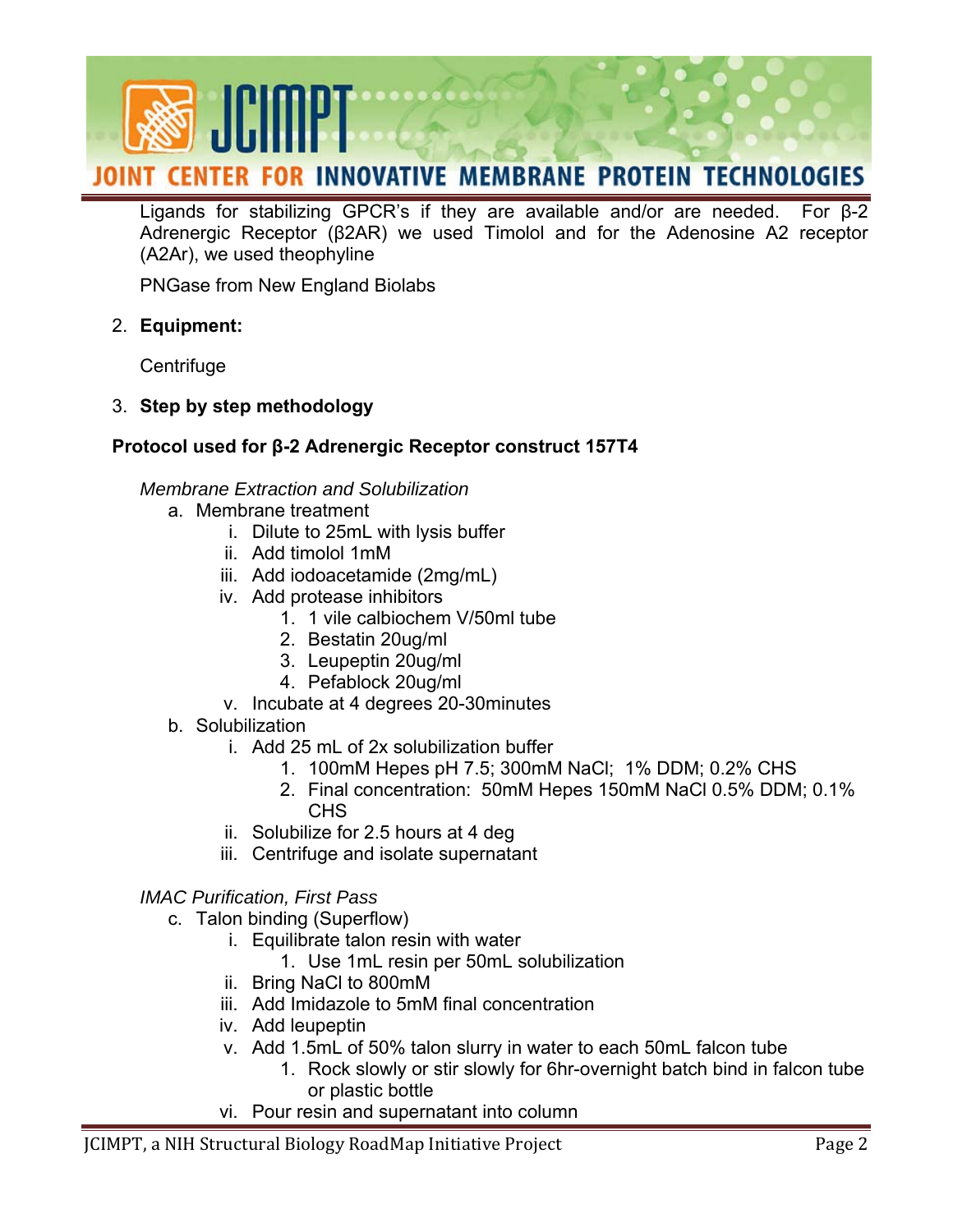

#### vii. Wash

- 1. 7CV W1 buffer (25mM Hepes pH7.5; 800mM NaCl; 10% glycerol; 0.1% DDM; 0.01% CHS; 50uM carazolol; 5mM Imid; 10mM MgCl2; 8mM ATP)
- 2. 4 CV W2 buffer (25mM Hepes pH7.5; 150mM NaCl; 10% glycerol; 50uM carazolol; 0.05% DDM; 0.01% CHS; 5mM Imid)
- viii. Elute
	- 1. 10mL of W2 buffer (25mM Hepes pH7.5; 150mM NaCl; 10% glycerol; 50uM carazolol; 0.05% DDM; 0.01% CHS; 200mM Imid)
- ix. Desalt
	- 1. Equilibrate a PD-10 column with PD-10 buffer (25mM Hepes pH7.5; 150mM NaCl; 10% glycerol; 50uM carazolol; 0.05% DDM; 0.01% CHS)
	- 2. Concentrate or split talon elute to 2.5ml volume add elute to enter the column by gravity
	- 3. Add 3.5ml PD-10 buffer collect elute

### *IMAC, Second Pass, Ni Sepherose concentration and PNGase treatment*

- d. Bind PD-10 eluent to 200uL (or less) Ni Seph resin add 20ul PNGase (NEB) batch bind for 4.5hr
- e. Wash with 4 CV W2 buffer (25mM Hepes pH7.5; 150mM NaCl; 50uM carazolol; 0.05% DDM; 0.01% CHS; 10mM Imid)
- f. Elute with 10mL of W2 buffer (25mM Hepes pH7.5; 150mM NaCl; 0.05% DDM; 0.01% CHS; 200mM Imid)

*Quality Check and Protein Characterization*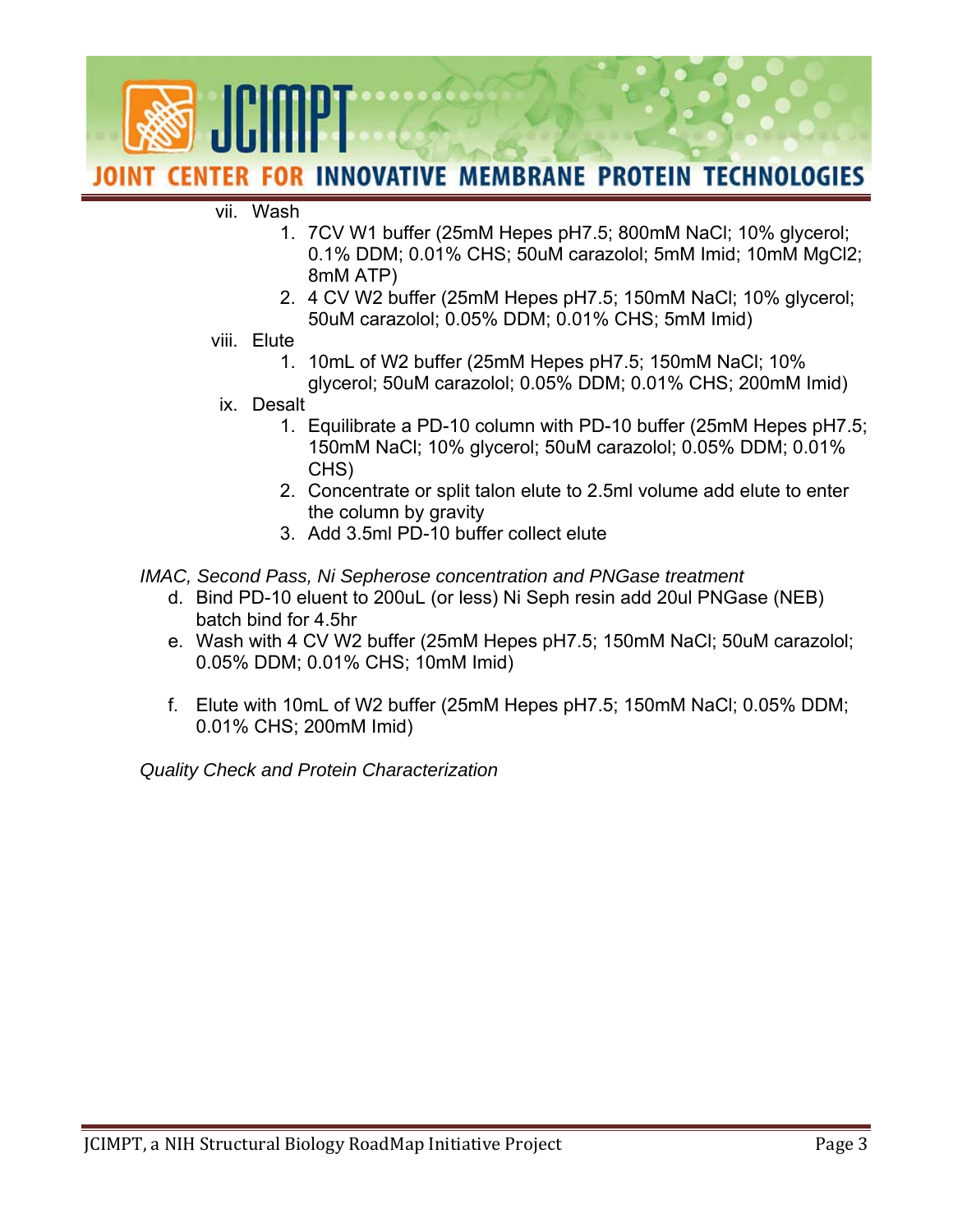

## **Purification protocol for Adensosine 2A Receptor (A2A312)**

## *Membrane Extraction and Solubilization*

- a. Membrane treatment
	- i. Dilute to 25mL with lysis buffer
	- ii. Add Theophylline 4mM
	- iii. Add iodoacetamide (2mg/mL)
	- iv. Add protease inhibitors
		- 1. 1 vile calbiochem V/50ml tube
		- 2. Bestatin 20ug/ml
		- 3. Leupeptin 20ug/ml
		- 4. Pefablock 20ug/ml
	- v. Incubate at 4 degrees 20-30minutes
- b. Solubilization
	- i. Add 25 mL of 2x solubilization buffer
		- 1. 100mM Hepes pH 7.5; 1.5M NaCl; 1% DDM; 0.2% CHS
		- 2. Final concentration: 50mM Hepes 800mM NaCl 0.5% DDM; 0.1% CHS
	- ii. Solubilize for 2.5 hours at 4 deg
	- iii. Centrifuge and isolate supernatant

### *IMAC Purification, First Pass*

- c. Talon binding (Superflow)
	- i. Equilibrate talon resin with water
		- 1. Use 1mL resin per 50mL solubilization
	- ii. Bring NaCl to 800mM
	- iii. Add Imidazole to 5mM final concentration
	- iv. Add leupeptin
	- v. Add 1.5mL of 50% talon slurry in water to each 50mL falcon tube
		- 1. Rock slowly or stir slowly for 6hr-overnight batch bind in falcon tube or plastic bottle
	- vi. Pour resin and supernatant into column
	- vii. Wash
		- 1. 10CV W1 buffer (25mM Hepes pH7.5; 800mM NaCl; 10% glycerol; 0.1% DDM; 0.01% CHS; 4mM Theophylline; 60mM Imid)
		- 2. 4 CV W2 buffer (25mM Hepes pH7.5; 800mM NaCl; 10% glycerol; 4mM Theophylline; 0.05% DDM; 0.01% CHS; 25mM Imid, 10mM MgCl2; 8mM ATP)
	- viii. Elute
		- 1. 10mL of W2 buffer (25mM Hepes pH7.5; 800mM NaCl; 10% glycerol; 4mM Theophylline; 0.05% DDM; 0.01% CHS; 10mM MgCl2, 10mM ATP)